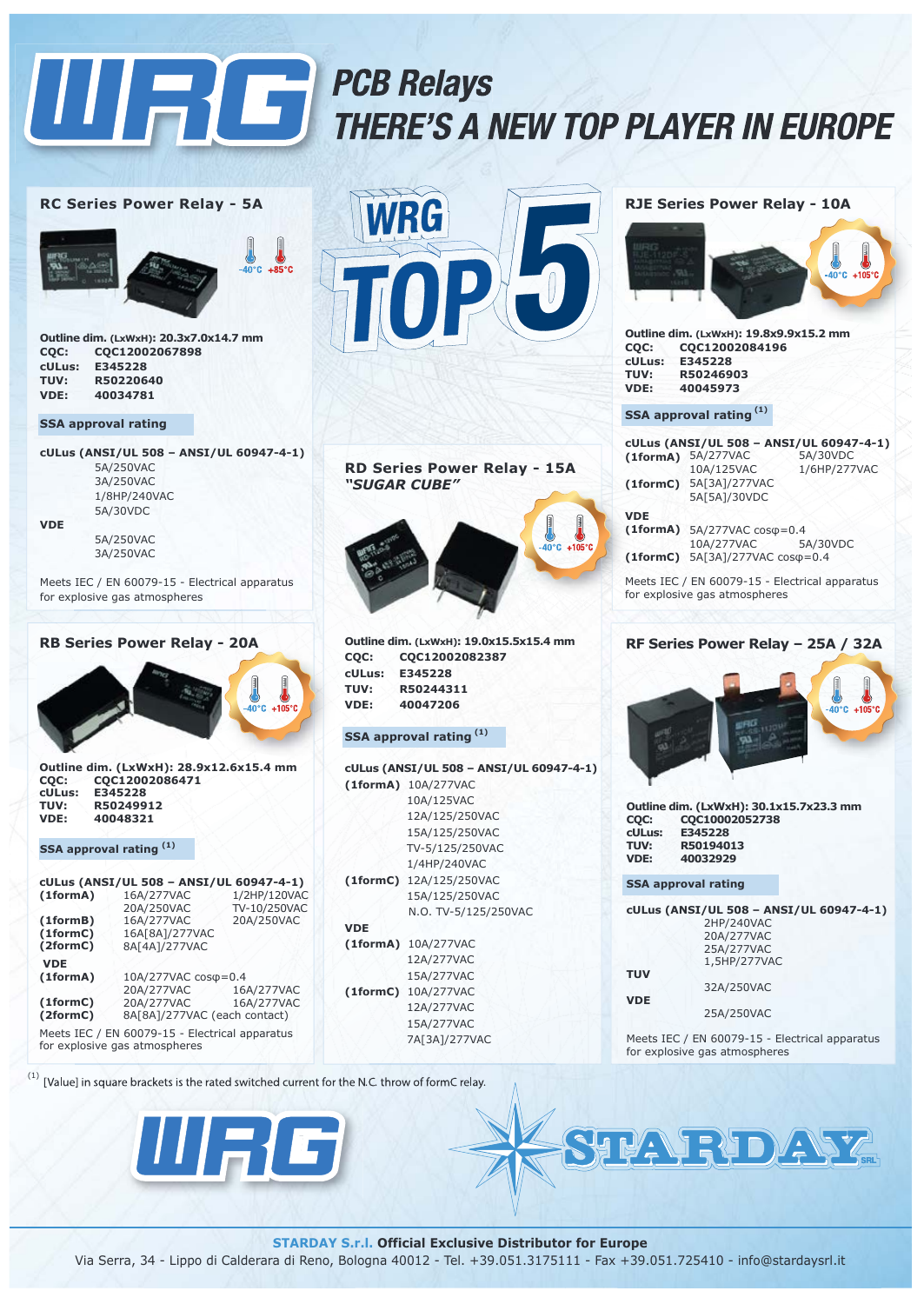

## STARDAY Srl

Via Serra 34 - 40012 Lippo di Calderara di Reno (BO) Tel. 0513175111 - Fax 051725410

*www.stardaysrl.it - info@stardaysrl.it*

SEDE UNICA

DISTRIBUTOR

| <b>TURNOVER</b> millions $\epsilon$ | $10 \div 24.99$ |
|-------------------------------------|-----------------|
| <b>HEADCOUNT</b>                    | $25 - 49$       |
| <b>OPERATING AREA</b>               | Internazionale  |



| LITEON      |  |
|-------------|--|
| I RC        |  |
| LUCKY LIGHT |  |